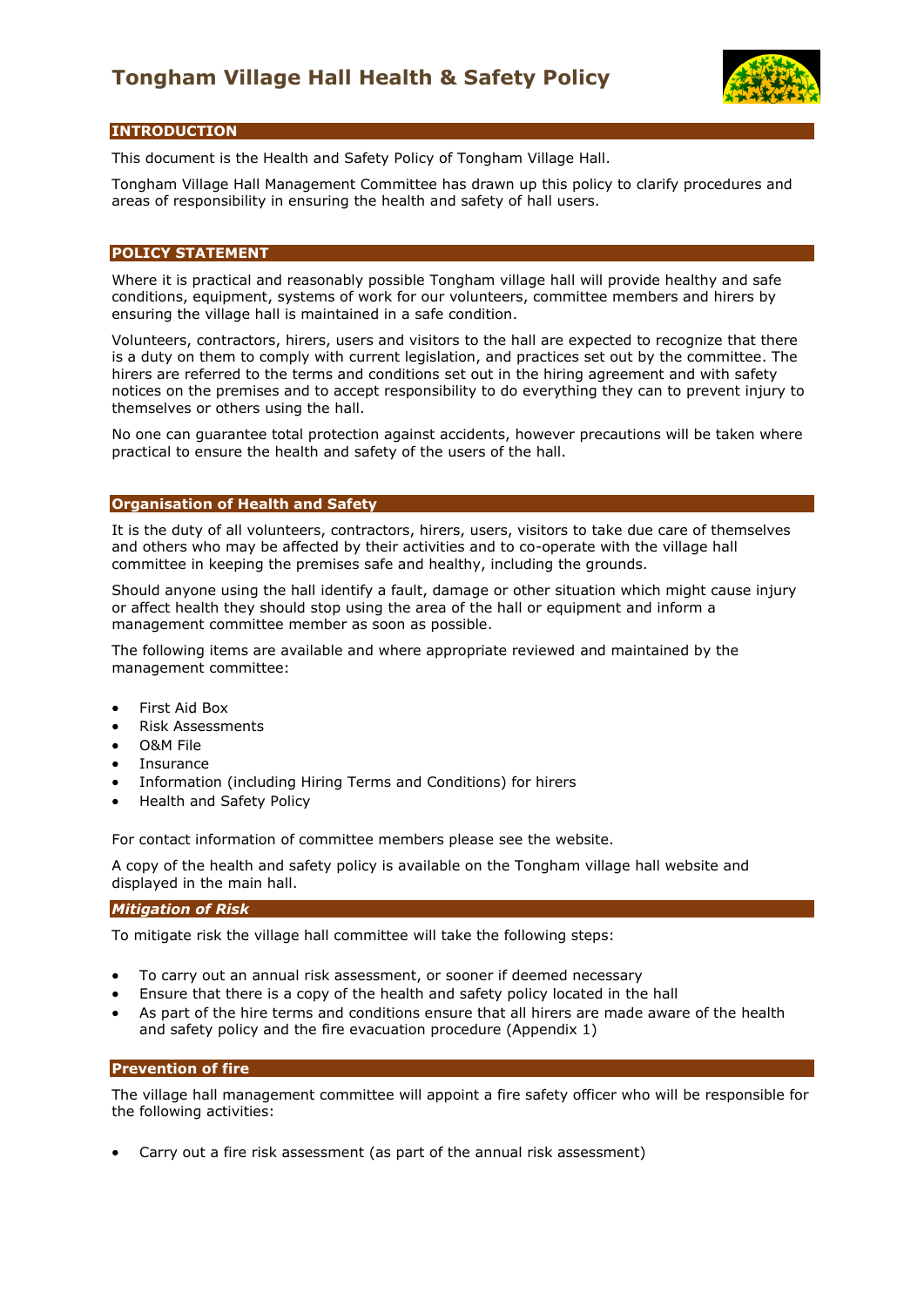# **Tongham Village Hall Health & Safety Policy**



- Agree actions as appropriate with the committee and implement where it is practical and reasonable to do so
- Carry out monthly fire alarm checks
- Arrange annual fire safety equipment, exit signs and alarm checks

The following hazards (not exhaustive) that must not be used in the Village Hall are:

- Flammable substances and liquids
- Portable electrical equipment Producing heat

Preventative and protective measures must be taken in accordance with the health and safety policy as follows:

- Smoking is forbidden inside the hall
- Storage of combustible material near a source of ignition is not permitted
- Emergency exits must be kept clear at all times
- Appropriate Fire Fighting Equipment is provided
- Hires and volunteers have access to the Health and safety policy and the risk assessments

# **Lone working**

Volunteers, hires, contractors and users should not work / be alone on the property particularly if the work / activity involves using ladders, chemicals or equipment that might pose an unacceptable risk. When the work / activity involves no risk, or an acceptable level of mitigated risk, then lone working will be permitted. A mobile phone and telephone number of someone who can administer first aid or call the emergency services using 999 should be available.

# **Children**

Minors under the age of 18 must be accompanied and supervised by a responsible adult at all times. The management committee reserve the right to refuse hire of the hall if they believe this is not the case.

Children under the age of 12 are not permitted in the kitchen.

#### **Stage area**

All users should be vigilant around the stage area to avoid the possibility of falling from the stage edge. Minors and children are not permitted to operate the stage curtains and must be closely supervised by the responsible adult when using the stage area.

# **Electrical safety**

The following must be adhered to:

- Electrical appliances must not be left unsupervised when in operation
- Plug sockets must not be overloaded
- Should users / hirers want to bring electrical appliances onto the premises they must make the management committee aware of this. The user / hirer is responsible for ensuring that the appliance meets safety standards (i.e. has been PAT tested)
- Electrical equipment showing signs of damage or poor condition will not be allowed on the premises
- Users have a responsibility to ensure that all electrical appliances are turned off when leaving the premises
- Trailing wires or cables are a trip hazard and should always be avoided

# **Heating**

Portable heating appliances are not to be used on the premises without a specific risk assessment being in place. The hall has fixed installation heating appliances where required.

Should users suspect any heater of being damaged then the heater should not be used. The management committee should be informed immediately.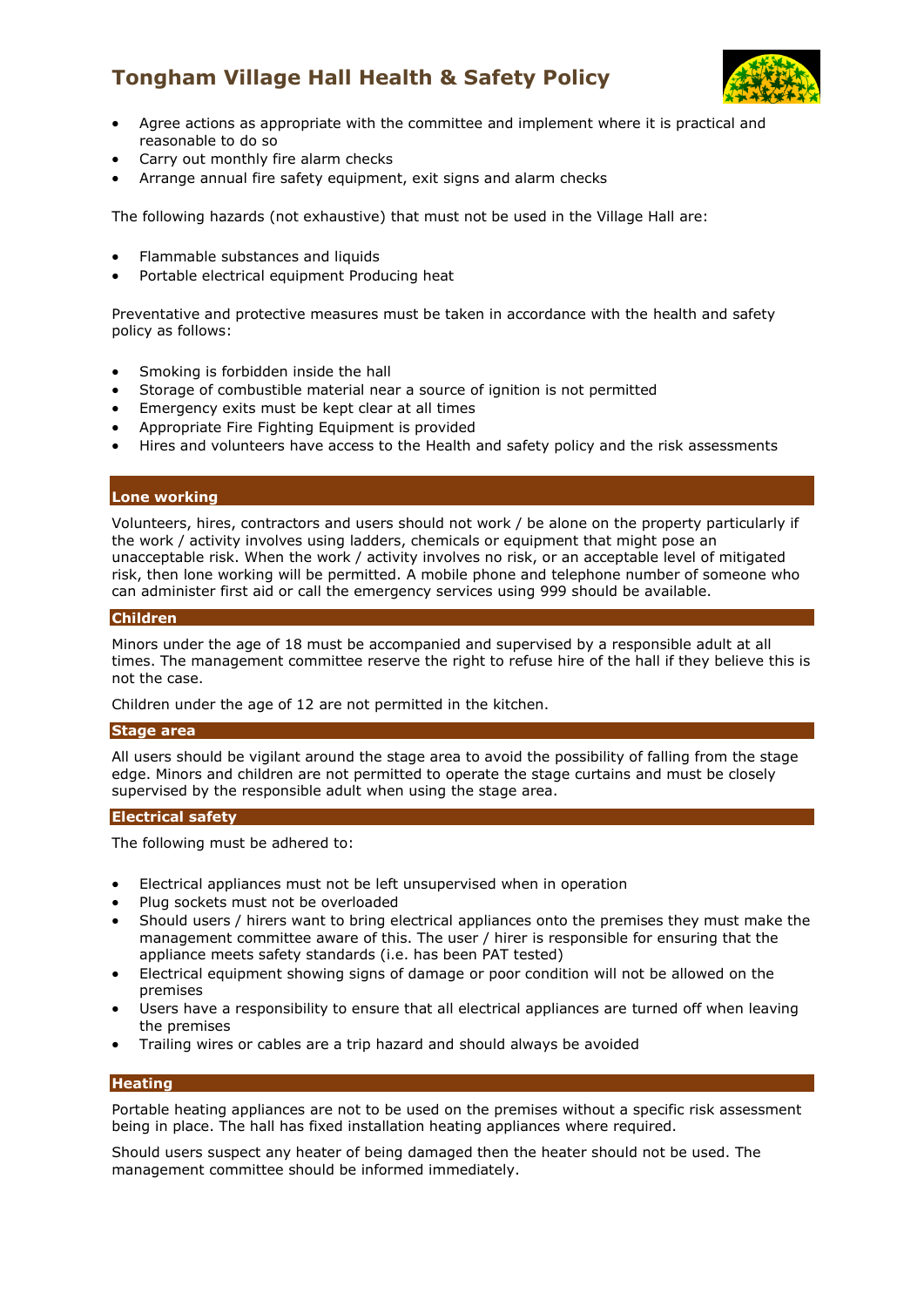# **Tongham Village Hall Health & Safety Policy**



Users are responsibility for ensuring that the electric heaters are turned off when leaving the premises. The heating in the main hall is controlled automatically by the heating system controller and should be operated as detailed by the local signage.

Minors are not allowed to operate the eating appliance at any time.

#### **Housekeeping**

The hall is cleaned and safety checked on a regular basis. However, every user has a responsibility to ensure that the hall is left clean and tidy. The management committee cannot guarantee that the hall will be cleaned between each use.

All users must use the rubbish and recycling bins. Any major spillage, damage or accident should be reported to the committee. Food, drink and perishable items must be taken away at the end of each hire.

The paths outside and frontage of the hall must be kept clear of litter.

#### **Noise**

The hall is situated in a residential area, therefore we ask that users are considerate and keep noise levels to an acceptable minimum. Any form of music must be kept to an acceptable level. Users should also be considerate when leaving the hall.

## **Parking**

Parking outside the hall is limited. Please do not obstruct driveways, pavements or block the road. Parking in the local area is carried out at the users' risk.

## **Accident Reporting Procedure**

Accident report forms are available in the kitchen. Any accident occurring during use of the hall must be recorded by volunteers, contractors, users and hirers. To ensure that personal data is kept confidential, individual records are removed and held separately by the Management Committee.

Hirers must report any accident or dangerous occurrence however minor.

The following must be reported to the HSE:

- A Death or Major Injury
- Any injury that results in a person having to be taken to hospital

In the event of an emergency, the nearest hospital is:

# **Royal Surrey County Hospital Egerton Road, Guildford, Surrey, GU2 7XX 01483 571122**

#### **Insurance**

The hall is insured for public and employee liability. Please see the current certificate as displayed in the main hall.

#### **Responsibility of the hirer**

Please see the current terms and conditions on the Tongham village hall website.

Approved:\_\_\_\_\_\_\_\_\_\_\_\_\_\_\_\_\_\_\_21st March 19.